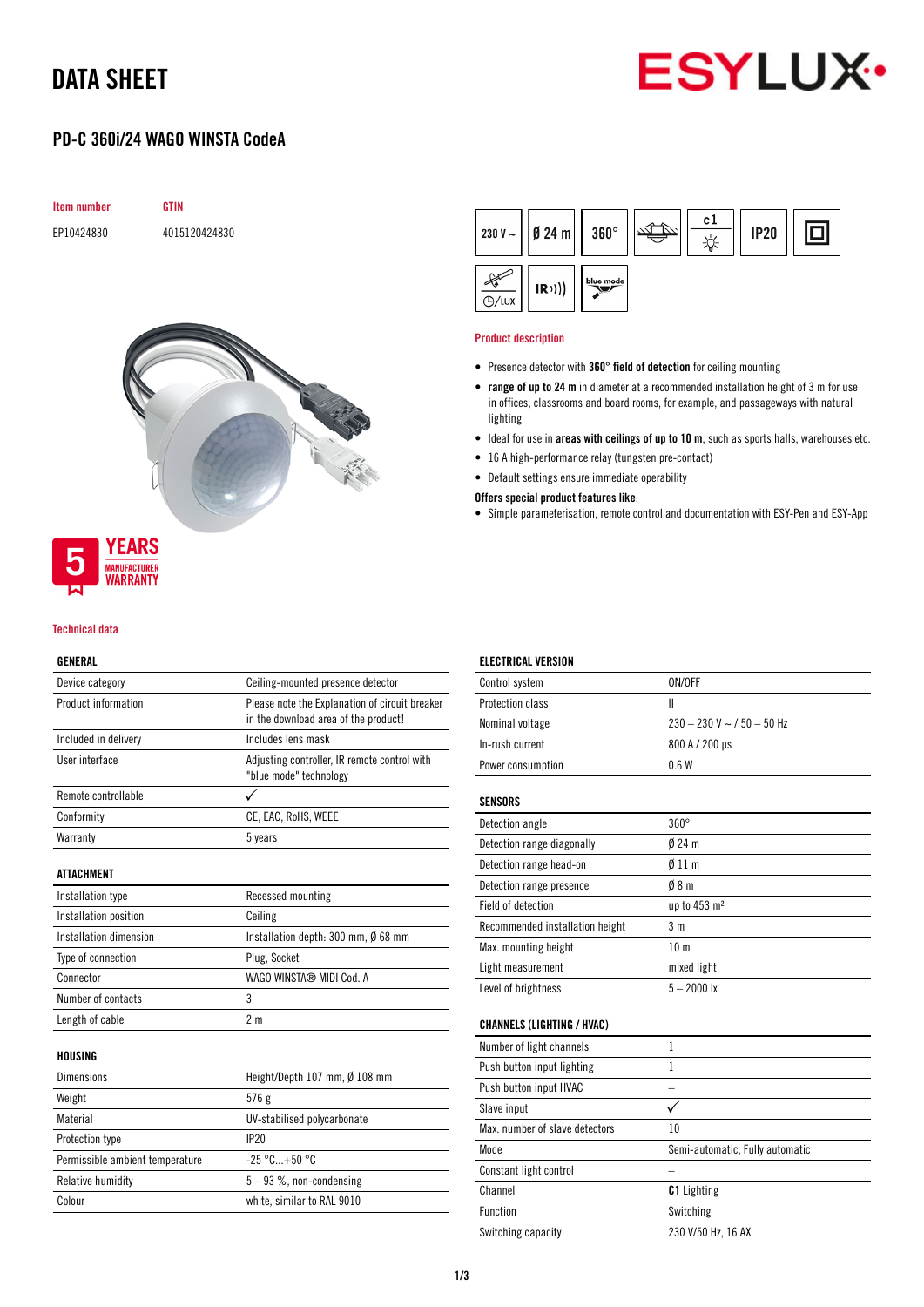# DATA SHEET



## PD-C 360i/24 WAGO WINSTA CodeA

| Item number                       | <b>GTIN</b>                 |                                |                                                                                                                                           |                                                                                                      |                                  |               |  |
|-----------------------------------|-----------------------------|--------------------------------|-------------------------------------------------------------------------------------------------------------------------------------------|------------------------------------------------------------------------------------------------------|----------------------------------|---------------|--|
| EP10424830                        | 4015120424830               |                                |                                                                                                                                           |                                                                                                      |                                  |               |  |
|                                   |                             | 2300 W/10 A (cos phi = 1)      |                                                                                                                                           |                                                                                                      |                                  |               |  |
|                                   |                             | 1150 VA/5 A (cos phi = $0,5$ ) |                                                                                                                                           | Push button input<br>Impulse mode                                                                    | $\checkmark$                     |               |  |
|                                   |                             | 600 W LED                      |                                                                                                                                           | Switch-off delay time                                                                                | 60 s30 min (adjustable in steps) |               |  |
| Switch contact                    | make contact / non-floating |                                |                                                                                                                                           |                                                                                                      |                                  |               |  |
| <b>Factory settings</b>           |                             |                                |                                                                                                                                           |                                                                                                      |                                  |               |  |
| GENERAL                           |                             |                                |                                                                                                                                           | Operating mode                                                                                       | fully automatic                  |               |  |
| Sensitivity                       | 100 %                       |                                |                                                                                                                                           | Level of brightness/switching threshold                                                              | 500 lx                           |               |  |
|                                   |                             |                                |                                                                                                                                           | Switch-off delay time                                                                                | 5 min                            |               |  |
| <b>CHANNELS (LIGHTING / HVAC)</b> |                             |                                |                                                                                                                                           |                                                                                                      |                                  |               |  |
| Channel                           |                             | C1 Lighting                    |                                                                                                                                           |                                                                                                      |                                  |               |  |
| <b>Accessories</b>                |                             |                                |                                                                                                                                           |                                                                                                      |                                  |               |  |
| <b>Product designation</b>        |                             | Item number                    | <b>Product description</b>                                                                                                                |                                                                                                      |                                  | <b>GTIN</b>   |  |
| Cover                             |                             |                                |                                                                                                                                           |                                                                                                      |                                  |               |  |
| COMPACT COVER SET 24/32 SR        |                             | EP10425431                     |                                                                                                                                           | Cover set for COMPACT series, 24 m/32 m, consists of cover and design ring, silver                   |                                  | 4015120425431 |  |
| COMPACT COVER SET 24/32 BK        |                             | EP00007491                     |                                                                                                                                           | Cover set for COMPACT series, 24 m/32 m, consists of cover and design ring, black                    | 4015120007491                    |               |  |
| <b>Protection</b>                 |                             |                                |                                                                                                                                           |                                                                                                      |                                  |               |  |
| BASKET GUARD ROUND SMALL          |                             | EM10425615                     |                                                                                                                                           | Basket guard for presence and motion detectors and smoke detectors, Ø 165 mm, height 70 mm           |                                  |               |  |
| BASKET GUARD ROUND LARGE          |                             | EM10425608                     |                                                                                                                                           | Basket guard for presence and motion detectors and smoke detectors, $\emptyset$ 180 mm, height 90 mm |                                  | 4015120425608 |  |
| <b>Remote control</b>             |                             |                                |                                                                                                                                           |                                                                                                      |                                  |               |  |
| ESY-Pen                           |                             | EP10425356                     | ESY-Pen and ESY-App, two tools for every task: (1) Parameterisation, (2) remote control, (3) light<br>measurement, (4) project management |                                                                                                      |                                  | 4015120425356 |  |
| REMOTE CONTROL MDi/PDi            |                             | EM10425509                     | IR remote control for presence detectors and motion detectors                                                                             |                                                                                                      |                                  | 4015120425509 |  |
|                                   |                             |                                |                                                                                                                                           |                                                                                                      |                                  |               |  |
| <b>Dimension drawing</b>          |                             |                                |                                                                                                                                           | <b>Field of detections</b>                                                                           | <b>Detection range</b>           |               |  |
|                                   | Plug black<br>Socket white  | 2 m                            |                                                                                                                                           |                                                                                                      | Diagonally (A)                   | $Ø$ 24 m      |  |
| $663$ mm<br>$Ø$ 108 mm            |                             | $61 \, \mathrm{mm}$            | 360°                                                                                                                                      | $\blacksquare$ Frontal (B)                                                                           | Ø11 m                            |               |  |
|                                   |                             | 46 mm                          |                                                                                                                                           | Presence area (C)                                                                                    | $\emptyset$ 8 m                  |               |  |